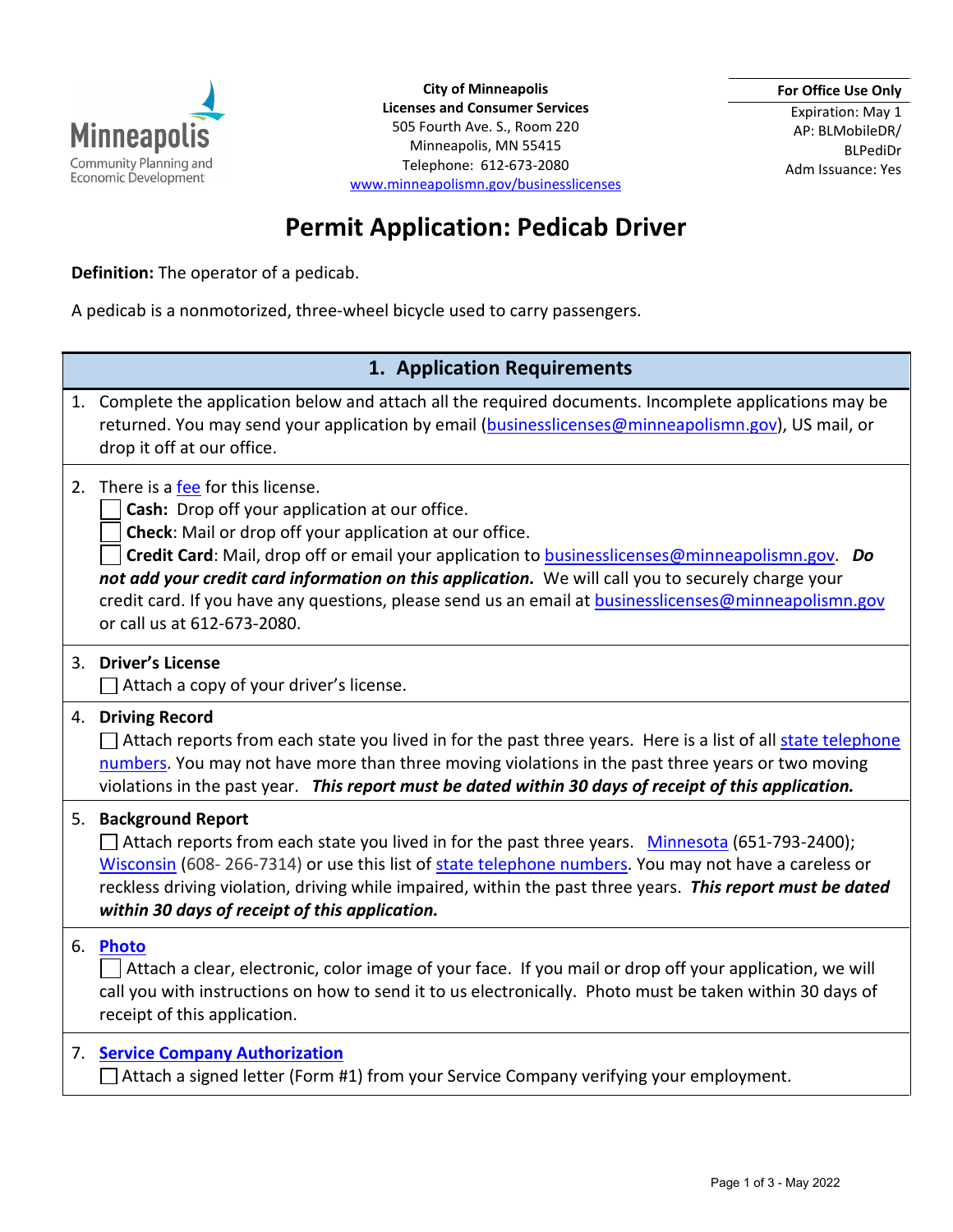| 2. Background Information                                                                                                                                                                                                                                                                                                                                                                                                                                                                                                                                                                                                                                                                                                                                |                                          |                            |              |                          |             |    |  |  |
|----------------------------------------------------------------------------------------------------------------------------------------------------------------------------------------------------------------------------------------------------------------------------------------------------------------------------------------------------------------------------------------------------------------------------------------------------------------------------------------------------------------------------------------------------------------------------------------------------------------------------------------------------------------------------------------------------------------------------------------------------------|------------------------------------------|----------------------------|--------------|--------------------------|-------------|----|--|--|
| <b>Applicant Name (Last, First, Middle)</b>                                                                                                                                                                                                                                                                                                                                                                                                                                                                                                                                                                                                                                                                                                              | <b>Social Security Number (Required)</b> |                            |              |                          |             |    |  |  |
| <b>E-mail Address (Required)</b>                                                                                                                                                                                                                                                                                                                                                                                                                                                                                                                                                                                                                                                                                                                         |                                          | Date of Birth (mm/dd/yyyy) |              | <b>Cell Phone Number</b> |             |    |  |  |
| Three (3) Years of Residential History                                                                                                                                                                                                                                                                                                                                                                                                                                                                                                                                                                                                                                                                                                                   |                                          |                            |              |                          |             |    |  |  |
| <b>Home Street Address</b><br>City                                                                                                                                                                                                                                                                                                                                                                                                                                                                                                                                                                                                                                                                                                                       |                                          |                            | <b>State</b> | Zip                      | <b>From</b> | To |  |  |
|                                                                                                                                                                                                                                                                                                                                                                                                                                                                                                                                                                                                                                                                                                                                                          |                                          |                            |              |                          |             |    |  |  |
|                                                                                                                                                                                                                                                                                                                                                                                                                                                                                                                                                                                                                                                                                                                                                          |                                          |                            |              |                          |             |    |  |  |
|                                                                                                                                                                                                                                                                                                                                                                                                                                                                                                                                                                                                                                                                                                                                                          |                                          |                            |              |                          |             |    |  |  |
|                                                                                                                                                                                                                                                                                                                                                                                                                                                                                                                                                                                                                                                                                                                                                          |                                          |                            |              |                          |             |    |  |  |
|                                                                                                                                                                                                                                                                                                                                                                                                                                                                                                                                                                                                                                                                                                                                                          |                                          |                            |              |                          |             |    |  |  |
|                                                                                                                                                                                                                                                                                                                                                                                                                                                                                                                                                                                                                                                                                                                                                          |                                          | 3. Data Privacy            |              |                          |             |    |  |  |
| The City of Minneapolis uses the information on this application to determine qualifications for a license. You are<br>not legally required to provide this information. If you refuse, we cannot approve your application. MN Statute<br>270C.72 requires your Minnesota Tax ID Number, Social Security Number, or Individual Tax ID Number. These may<br>be given to the Minnesota Commissioner of Revenue if requested. After we approve your license, all information<br>except your Social Security Number is public (MN Statutes, Chapter 13).                                                                                                                                                                                                     |                                          |                            |              |                          |             |    |  |  |
| 4. Verification                                                                                                                                                                                                                                                                                                                                                                                                                                                                                                                                                                                                                                                                                                                                          |                                          |                            |              |                          |             |    |  |  |
| The City of Minneapolis uses the information on this application to determine qualifications for a license. You are<br>not legally required to provide this information. If you refuse, we cannot approve your application. After we<br>approve your license, all information is public (MN Statutes, Chapter 13).<br>A signature is required.<br>I, (print name)<br>certify or declare under penalty of<br>perjury under the laws of the State of Minnesota that the information on this application, checklist, and attached<br>documents is true and correct. All information is subject to verification by the State of Minnesota. I understand that<br>false information may result in the denial, suspension or revocation of my business license. |                                          |                            |              |                          |             |    |  |  |
| I have read and understand the above Data Privacy Advisory.<br>I have read and agree to the Terms and Conditions for electronic signatures, records and payment.                                                                                                                                                                                                                                                                                                                                                                                                                                                                                                                                                                                         |                                          |                            |              |                          |             |    |  |  |
| By typing your name, you are electronically signing this application.                                                                                                                                                                                                                                                                                                                                                                                                                                                                                                                                                                                                                                                                                    |                                          |                            |              |                          |             |    |  |  |
| <b>Signature of Applicant</b>                                                                                                                                                                                                                                                                                                                                                                                                                                                                                                                                                                                                                                                                                                                            |                                          | <b>Title</b>               |              |                          | Date        |    |  |  |
| 5. Additional Information                                                                                                                                                                                                                                                                                                                                                                                                                                                                                                                                                                                                                                                                                                                                |                                          |                            |              |                          |             |    |  |  |
| Incomplete applications may be returned.<br>1.<br>No permit will be issued for longer than one year.<br>2.<br>You cannot transfer your license to any other person.<br>3.<br>For reasonable accommodations or alternative formats, please call us at 612-673-2080 or send us an email at<br>4.<br>businesslicenses@minneapolismn.gov. Individuals who are deaf or hard of hearing can use a relay service to call 311 at<br>612-673-3000.<br>5. Information in other languages: Para asistencia 612-673-2700. Rau kev pab 612-673-2800. Hadii aad Caawimaad u<br>baahantahay 612-673-3500.                                                                                                                                                               |                                          |                            |              |                          |             |    |  |  |
| -----For Office Use Only -----<br>Renewal Transfer<br><b>DVS</b><br><b>ELMS</b><br>New  <br><b>CH</b><br>Approved<br>Denied<br>Inspector:<br>Date                                                                                                                                                                                                                                                                                                                                                                                                                                                                                                                                                                                                        |                                          |                            |              |                          |             |    |  |  |